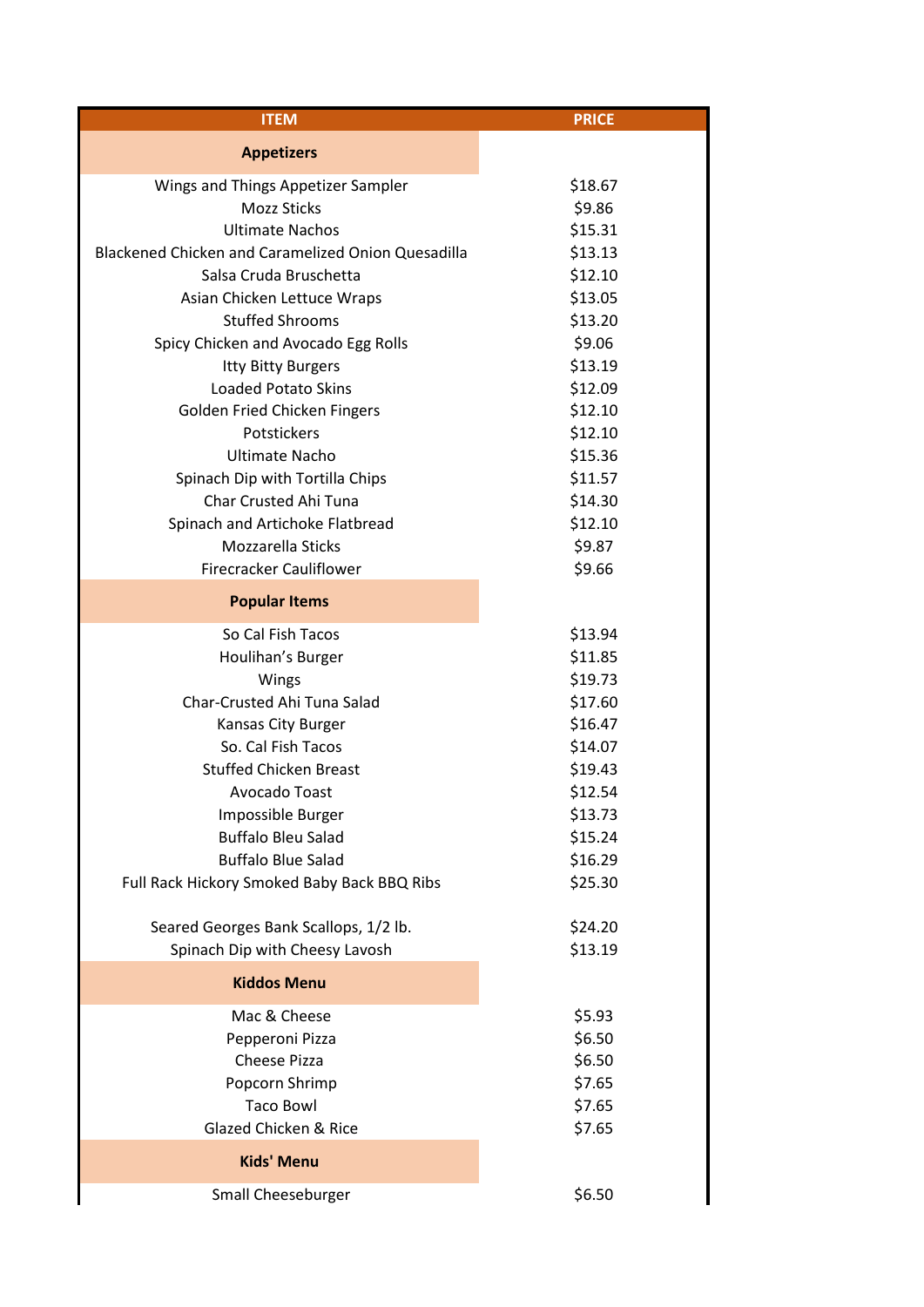| <b>Start Here</b>                            |
|----------------------------------------------|
| <b>Houlihan's Famous 'Shrooms</b>            |
| Firecracker Shrimp                           |
| <b>Loaded Guacamole</b>                      |
| Classic Spinach Dip                          |
| Chicken Lettuce Wraps                        |
| Calamari                                     |
| Pan-Fried Pork Dumplings                     |
| Chicken Wings                                |
| Thai Chile Chicken Wings                     |
| <b>Buffalo Style Chicken Wings</b>           |
| Char-Crusted Ahi Tuna                        |
| Chipotle Chicken Nachos                      |
| Not Your Average Queso                       |
| Houlihan's Queso                             |
| <b>Chicken Tenders</b>                       |
| Spicy Chicken & Avocado Eggrolls             |
| Italian Sausage Flatbread                    |
| <b>BBQ Chicken Flatbrad</b>                  |
| Edamame                                      |
| <b>Parmesan Frites</b>                       |
| <b>Appetizer Party</b>                       |
|                                              |
| <b>BBQ Chicken Flatbread</b>                 |
| Appetizer Sampler                            |
| Sausage Flatbread                            |
| Crunchy Spicy Cauliflower                    |
| <b>Grilled Chicken Nachos</b>                |
| Margherita Flatbread                         |
| <b>Salads and Soups</b>                      |
| Chicken Caesar                               |
| <b>Ranch House Steak Salad</b>               |
| Ranchouse Steak Salad                        |
| Pecan Chicken Salad                          |
| Side House Salad                             |
| Side Caesar Salad                            |
| Original Baked Potato Soup                   |
| French Onion Soup with Provolone and Crouton |
|                                              |
| <b>Side Salads + Soups</b>                   |
| Caesar Salad                                 |
| Our Original Baked Potato Soup               |
| Chicken Tortilla Soup                        |
| <b>House Salad</b>                           |
|                                              |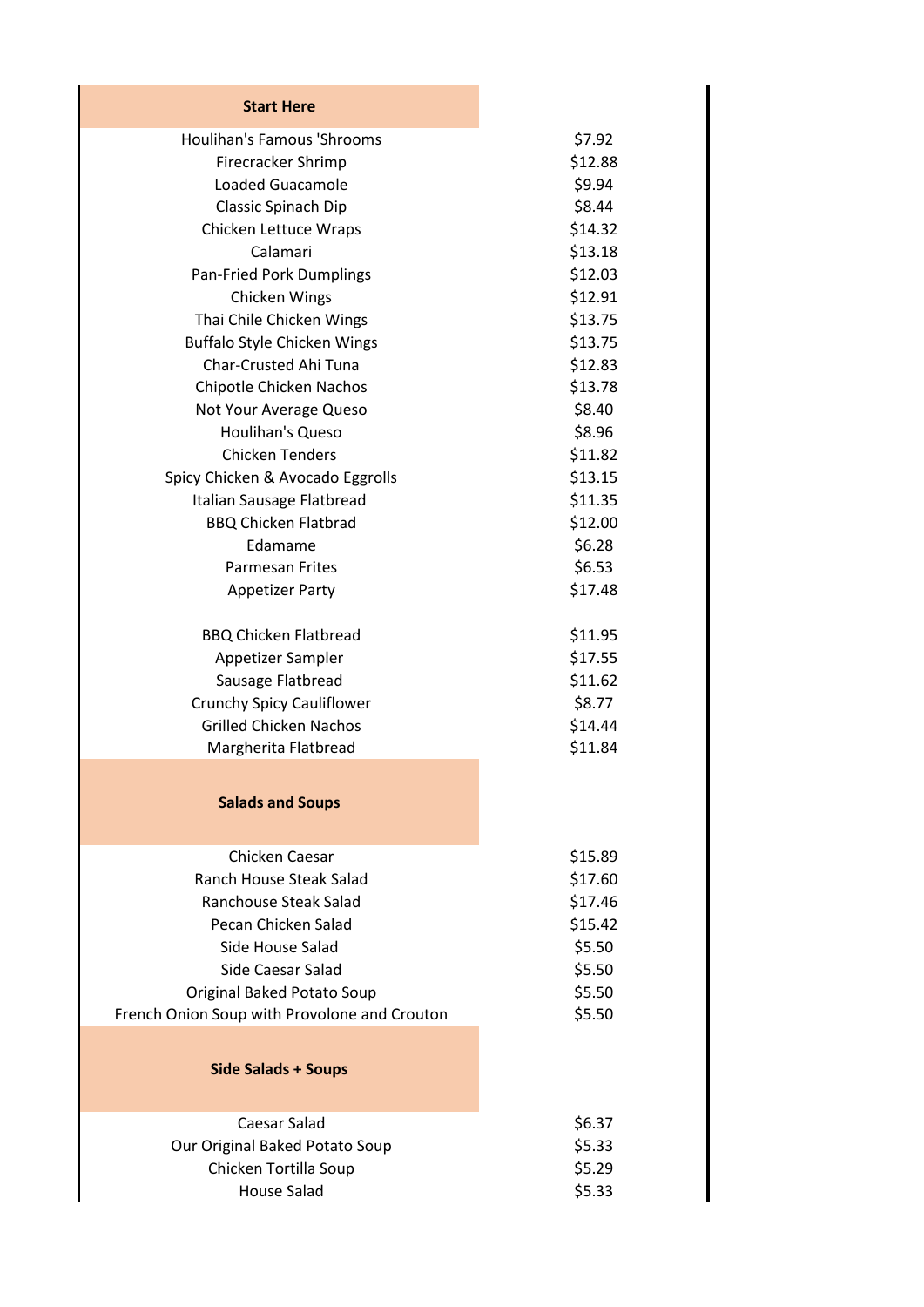| <b>Roasted Tomato Bisque</b><br><b>Tuscan White Bean Salad</b>                                                                     | \$5.36<br>\$5.39                        |
|------------------------------------------------------------------------------------------------------------------------------------|-----------------------------------------|
| <b>SUPER SPECIAL MENU</b>                                                                                                          |                                         |
| <b>CREOLE CHICKEN FRIED CHICKEN</b><br>BUTTERNUT SQUASH and SAUSAGE PASTA<br><b>CRAN-APPLE COBBLER</b><br><b>Giant Cheesy Tots</b> | \$18.65<br>\$16.45<br>\$7.80<br>\$10.06 |
| <b>FAMILY STYLE</b>                                                                                                                |                                         |
| Large Classic Spinach Dip<br>DESSERTS FOR 4 - MIX AND MATCH                                                                        | \$18.23<br>\$22.00                      |
| <b>Snacks and Appetizers</b>                                                                                                       |                                         |
| Pan Fried Pork Dumplings                                                                                                           | \$10.95                                 |
| <b>Entrees</b>                                                                                                                     |                                         |
| Chicken Finger Platter                                                                                                             | \$18.70                                 |
| Down Home Pot Roast                                                                                                                | \$18.31                                 |
| Grilled Rosemary Chicken Double                                                                                                    | \$18.70                                 |
| <b>Grilled Rosemary Chicken Single</b>                                                                                             | \$15.36                                 |
| New Orleans Jambalaya                                                                                                              | \$19.80                                 |
| Chicken Parmesan<br><b>Steak Fajitas</b>                                                                                           | \$18.90<br>\$19.80                      |
| Chicken Fajitas                                                                                                                    | \$17.63                                 |
| Steak and Chicken Fajitas                                                                                                          | \$18.70                                 |
| Vegetarian Fajitas                                                                                                                 | \$15.37                                 |
| Soup's on                                                                                                                          |                                         |
| All our soups are made in house<br>French Onion Soup                                                                               | \$5.16                                  |
| <b>Sandwiches</b>                                                                                                                  |                                         |
| <b>Brentwood Chicken Sandwich</b>                                                                                                  | \$14.34                                 |
| <b>Grilled Salmon BLT</b>                                                                                                          | \$15.36                                 |
| Southwest Chicken Wrap                                                                                                             | \$14.27                                 |
| Southwest Grilled Chicken Wrap                                                                                                     | \$13.76                                 |
| French Dip Sandwich                                                                                                                | \$15.35                                 |
| Chicken Parmesan Sandwich<br>French Dip                                                                                            | \$14.29<br>\$14.94                      |
| <b>Buffalo Chicken Sandwich</b>                                                                                                    | \$14.27                                 |
| <b>Turkey Club</b>                                                                                                                 | \$13.95                                 |
| Achiote Shrimp Tacos                                                                                                               | \$14.95                                 |
| <b>Test Kitchen Menu - Entrées</b>                                                                                                 |                                         |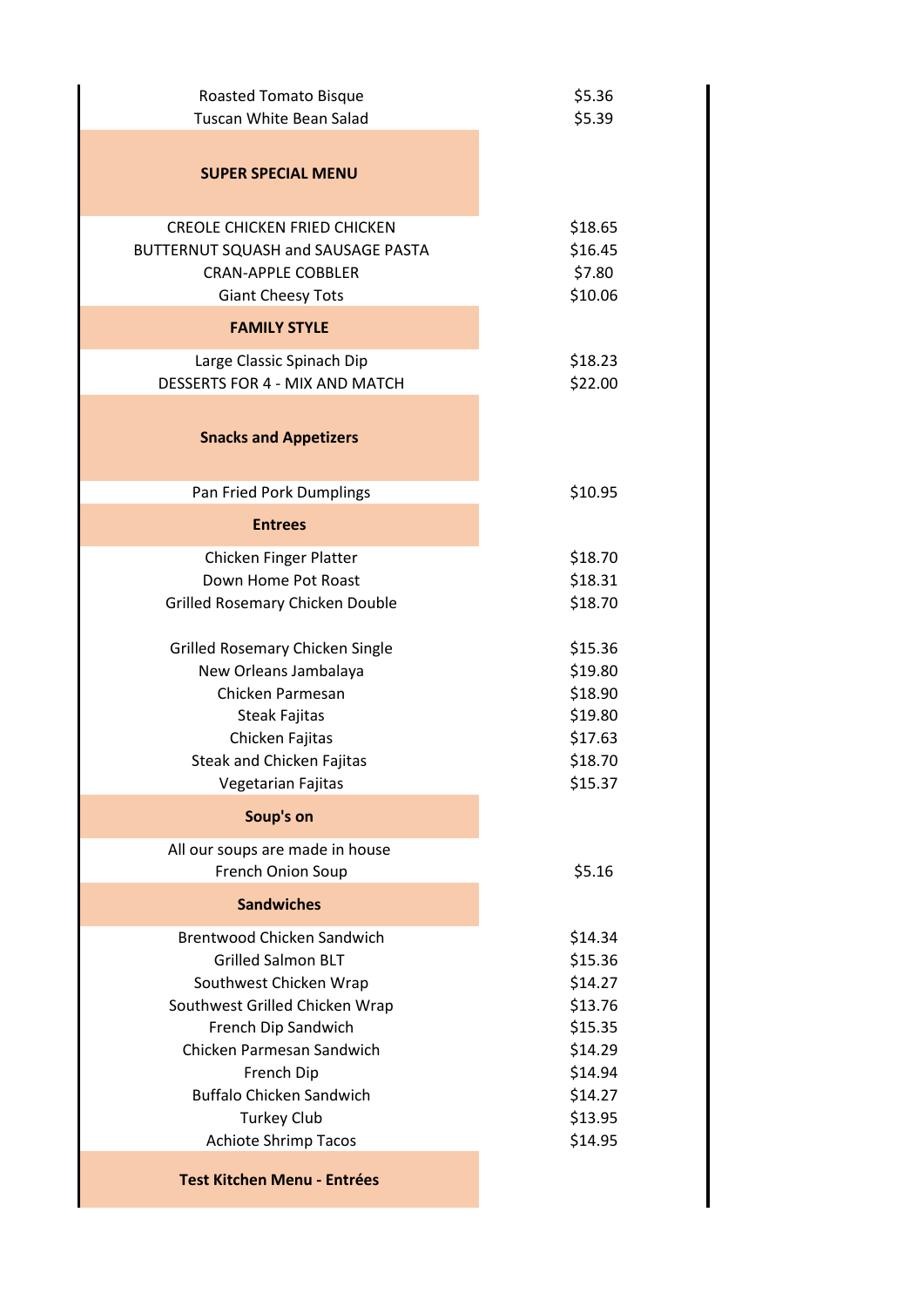| Lemony Chicken Piccata<br>So Hot Right Now Chicken Sandwich   | \$17.56<br>\$14.67 |
|---------------------------------------------------------------|--------------------|
| Short Rib Lasagna                                             | \$18.43            |
| Crispy Cauliflower Stir Fry                                   | \$15.65            |
|                                                               |                    |
| <b>STARTERS</b>                                               |                    |
| <b>CHICKEN AVOCADO EGGROLLS</b>                               | \$12.06            |
| <b>Build Your Burgers</b>                                     |                    |
| <b>Cheese Burger</b>                                          | \$14.30            |
| Vegetarian Burger                                             | \$14.21            |
| <b>Turkey Burger</b>                                          | \$13.59            |
| Mushroom Swiss Burger                                         | \$15.37            |
| Smoked Bacon Cheese Burger                                    | \$15.37            |
| <b>Burger Straight Up</b>                                     | \$13.17            |
| <b>The Main Event</b>                                         |                    |
| Korean Chicken                                                | \$18.84            |
| Meatloaf No.9                                                 | \$18.28            |
| Meatloaf No. 9                                                | \$17.04            |
|                                                               |                    |
| Seared Gorges Bank Scallops<br><b>Grilled Atlantic Salmon</b> | \$16.95            |
|                                                               | \$31.40            |
| <b>Seared Georges Bank Scallops</b>                           | \$18.18            |
| <b>Crispy Chicken Tenders</b>                                 | \$16.41            |
| Fish & Chips<br>Chicken Fettuccine Alfredo                    | \$17.53            |
|                                                               | \$17.52            |
| <b>BBQ Baby Back Ribs</b><br>Meatloaf No 9                    | \$25.62<br>\$16.31 |
|                                                               |                    |
| Jambalaya                                                     | \$18.20            |
| Sedona Shrimp Pasta                                           | \$18.62            |
| <b>Grilled Salmon</b>                                         | \$17.72            |
| Parmesan Crusted Walleye                                      | \$21.99            |
| <b>Seared Salmon Pesto</b>                                    | \$17.46            |
| Crispy Chicken Tenders with French Fries                      | \$16.58            |
| <b>Big Salads</b>                                             |                    |
| Kale & Spinach Salad                                          | \$14.23            |
| Chicken Asian Chop Chop Salad                                 | \$15.15            |
| <b>Power Greens Salad</b>                                     | \$14.46            |
| <b>Heartland Chicken Salad</b>                                | \$15.61            |
| <b>Chicken Caesar Salad</b>                                   | \$15.02            |
| Steak & Wedge Salad                                           | \$18.06            |
| <b>Grilled Salmon Caesar Salad</b>                            | \$20.85            |
| <b>Grilled Atlantic Salmon Caesar Salad</b>                   | \$20.85            |
| <b>Heartland Grilled Chicken Salad</b>                        | \$14.61            |
| Chicken Asian Chop Chop                                       | \$15.26            |
| <b>Heartland Grilled Salmon Salad</b>                         | \$20.85            |
| <b>Heartland Salad</b>                                        | \$20.85            |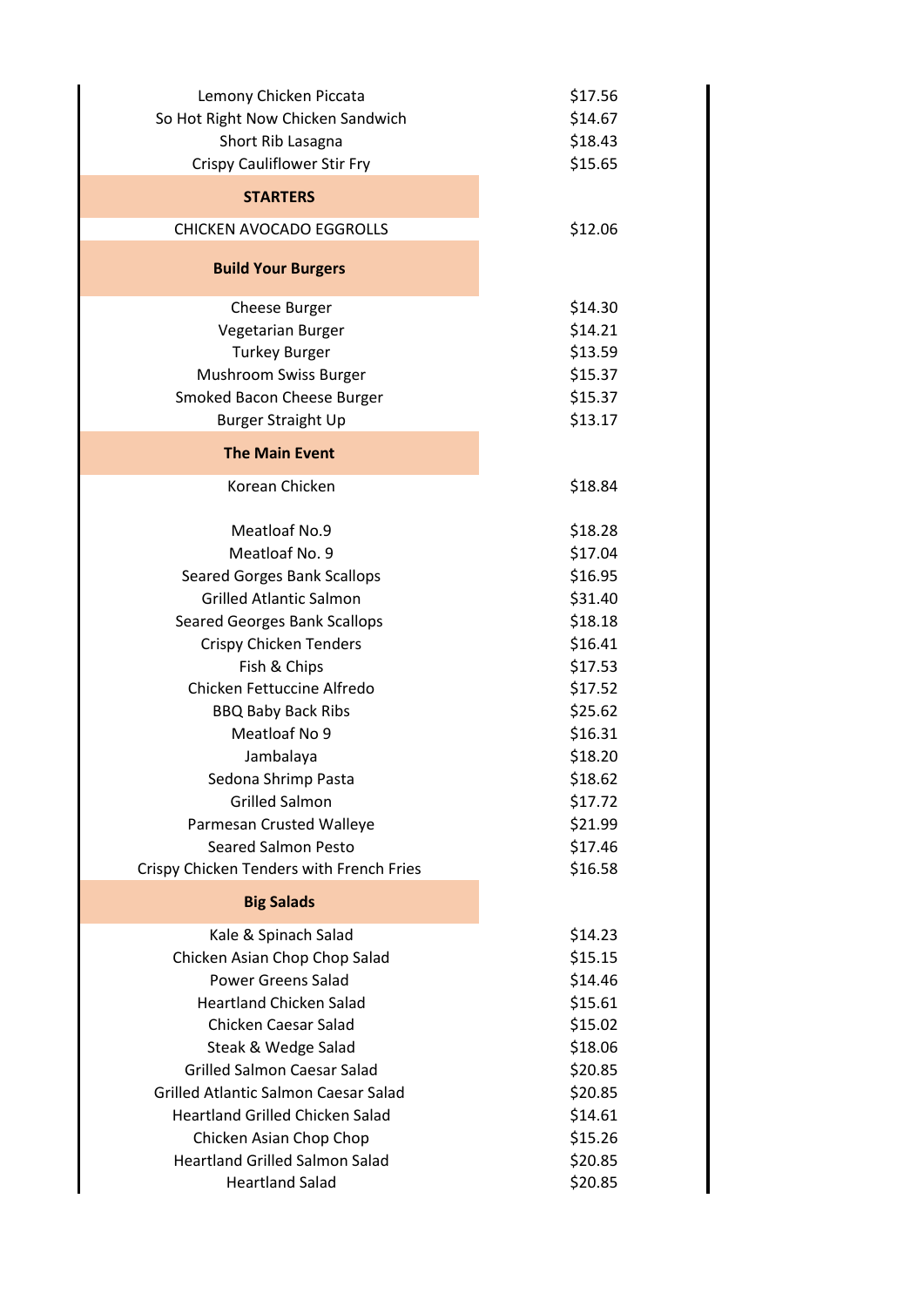| <b>Burgers</b>                                                                        |         |  |  |
|---------------------------------------------------------------------------------------|---------|--|--|
| en, made with a signature blend of fresh sirloin, brisket, and chuck. Choice of side. |         |  |  |
| The Kansas City Burger                                                                | \$16.01 |  |  |
| Houlihan's Burger                                                                     | \$13.69 |  |  |
| Cheesy Royal Yum Yum Good Times Burger                                                | \$14.25 |  |  |
| Housemade Veggie Burger                                                               | \$13.14 |  |  |
| Veggie Burger                                                                         | \$11.32 |  |  |
| The Impossible Burger                                                                 | \$14.18 |  |  |
| <b>Seafood and Pasta</b>                                                              |         |  |  |
| Salmon Pesto                                                                          | \$16.50 |  |  |
| Fettuccine Shrimp Alfredo                                                             | \$18.15 |  |  |
| Fire Grilled Salmon, 7 oz.                                                            | \$19.78 |  |  |
| Navajo Chicken Pasta                                                                  | \$18.12 |  |  |
| Seared Georges Bank Scallops, 1/4 lb.                                                 | \$18.66 |  |  |
| <b>Fettuccine Alfredo</b>                                                             | \$14.30 |  |  |
| Fire Grilled Salmon, 5 oz.                                                            | \$17.56 |  |  |
| Fettuccine Alfredo with Grilled Shrimp                                                | \$18.52 |  |  |
| <b>Steak and Ribs</b>                                                                 |         |  |  |
| Filet Mignon, 6 oz                                                                    | \$27.50 |  |  |
| New York Strip                                                                        | \$28.59 |  |  |
| <b>Top Sirloin</b>                                                                    | \$21.22 |  |  |
| Filet Mignon, 4 oz.                                                                   | \$19.80 |  |  |
| Half Rack Hickory Smoked Baby Back BBQ Ribs                                           | \$20.90 |  |  |
| <b>Entrée Salads</b>                                                                  |         |  |  |
| All salads are tossed with dressing<br><b>Heartland Chicken Salad</b>                 | \$16.95 |  |  |
| <b>MAIN EVENT</b>                                                                     |         |  |  |
| HUGE PANKO FRIED SHRIMP                                                               | \$19.25 |  |  |
| <b>Desserts</b>                                                                       |         |  |  |
| Fudge Brownie Sundae                                                                  | \$8.28  |  |  |
| Classic Kamikaze Brownie Sundae                                                       | \$8.80  |  |  |
| Serious Brownie Sundae                                                                | \$8.45  |  |  |
| Caramel Nut Crunch Pie                                                                | \$8.80  |  |  |
| Giant Peanutbutter Cup                                                                | \$7.70  |  |  |
| Caramel Apple Pie                                                                     | \$6.95  |  |  |
| <b>Brownie Batter Cake</b>                                                            | \$6.50  |  |  |
| Ice Cream Sundae                                                                      | \$7.54  |  |  |
| Salted Caramel Gooey Butter Cake                                                      | \$7.51  |  |  |
| Best Ever Apple Pie                                                                   | \$6.55  |  |  |
| Vanilla Bean Cheesecake                                                               | \$6.90  |  |  |
|                                                                                       |         |  |  |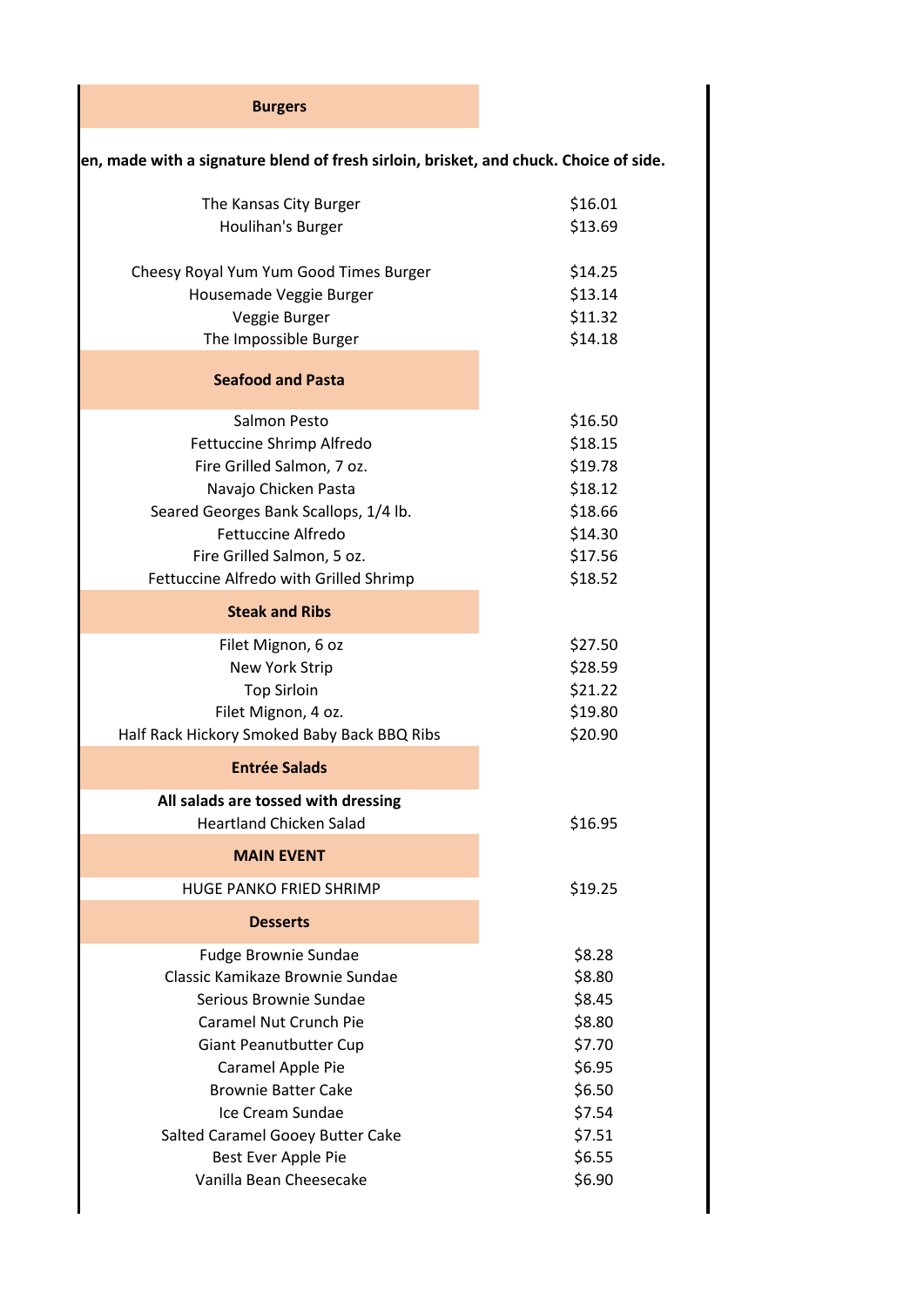| Chocolate Cappuccino Cake           | \$8.58  |
|-------------------------------------|---------|
| Giant Peanut Butter Cup             | \$7.41  |
| Raspberry Sorbet                    | \$7.15  |
| Apple Croustade                     | \$6.78  |
| <b>Sides</b>                        |         |
| <b>Basil Pesto Brussels Sprouts</b> | \$5.50  |
| Charred Pineapple Brown Rice        | \$4.22  |
| Garlic Green Beans                  | \$4.92  |
| <b>Grilled Asparagus</b>            | \$4.81  |
| <b>Seasonal Vegetables</b>          | \$4.40  |
| Tortilla Chips & Salsa              | \$5.35  |
| <b>Broccoli</b>                     | \$4.41  |
| <b>Baked Potato</b>                 | \$4.40  |
| <b>French Fries</b>                 | \$5.14  |
| Tortilla Chips with Home-made Salsa | \$4.40  |
| Fries                               | \$4.40  |
| <b>Honest Gold Mashed Potatoes</b>  | \$5.15  |
| <b>Red Bliss Mashed Potatoes</b>    | \$4.40  |
| <b>California Mashers</b>           | \$4.40  |
| <b>Fresh Fruit</b>                  | \$5.29  |
| <b>Basil Pesto Brussles Sprouts</b> | \$5.50  |
| <b>Sweet Potato</b>                 | \$5.50  |
| <b>Macaroni and Cheese</b>          | \$5.50  |
| <b>Brown Rice</b>                   | \$4.40  |
| Loaded Baked Potato                 | \$5.37  |
| <b>Sweet Potato Fries</b>           | \$5.38  |
| <b>Steaks</b>                       |         |
| <b>Classic Kansas City Strip</b>    | \$28.97 |
| Center-Cut Filet Mignon             | \$22.54 |
| Petit Top Sirloin                   | \$18.50 |
| Steak & Frites                      | \$21.25 |
| <b>Bottled Beverages</b>            |         |
| Dasani Water                        | \$3.25  |
| <b>3 COURSE MEAL</b>                |         |
| FISH AND CHIPS - 3C                 | \$23.10 |
| SEDONA SHRIMP PASTA - 3C            | \$23.10 |
| <b>STUFFED CHICKEN BREAST - 3C</b>  | \$23.10 |
| PETITE TOP SIRLOIN - 3C             | \$25.30 |
| SEARED GEORGES BANK SCALLOPS - 3C   | \$27.50 |
| On the Side                         |         |
| Tortilla Chips & Housemade Salsa    | \$4.34  |
| <b>Thanksgiving Dinner</b>          |         |